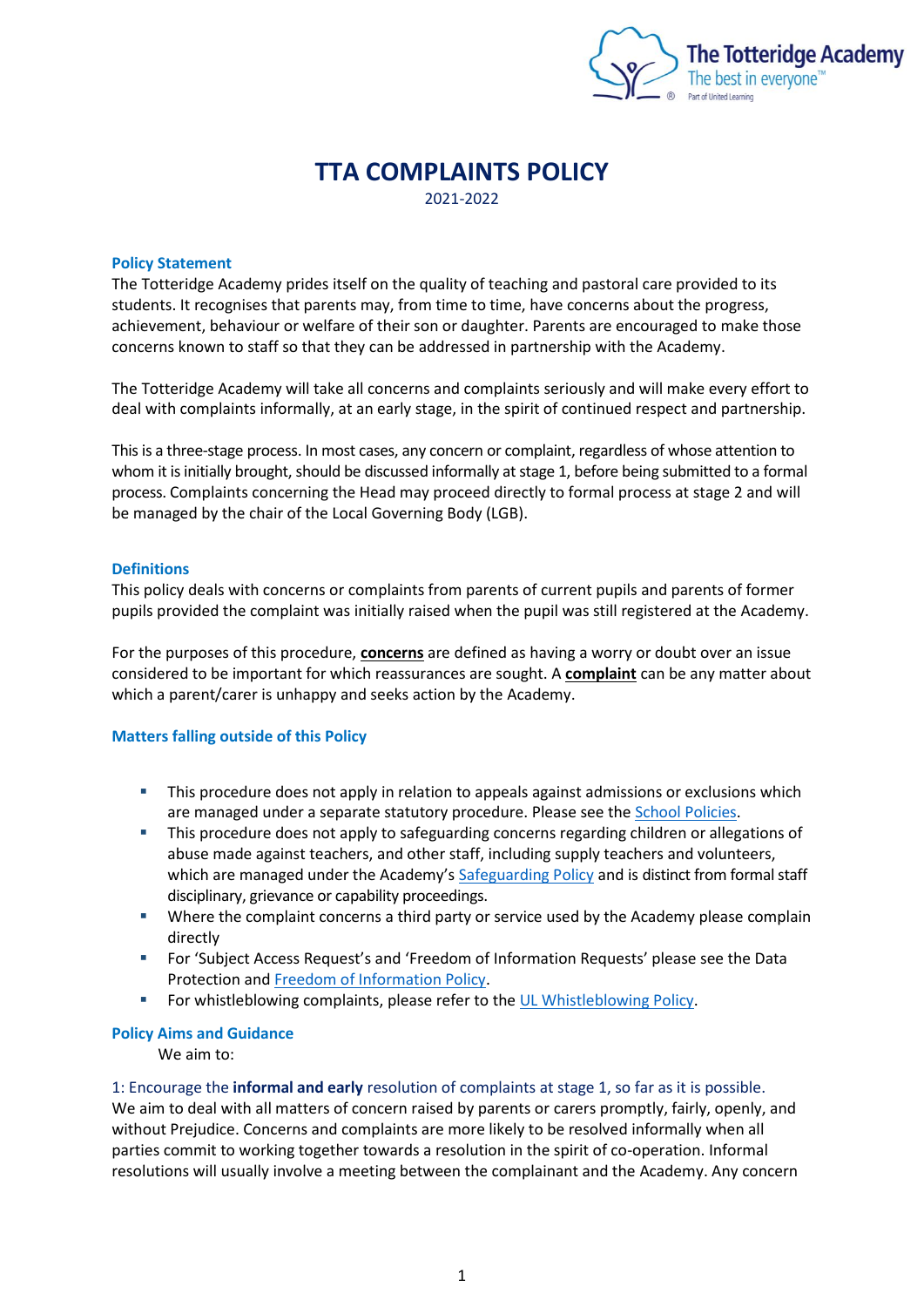

or complaint should be listened to by an appropriate member of the staff team -usually the class teacher, year group or pastoral leader or a member of the leadership team (as appropriate to the nature of the complaint). Where further information is needed, we will aim to respond in a timely and sensitive manner. It also helps to understand what a satisfactory outcome would look like to the complainant. We aim to resolve matters at stage 1 within 15 working days.

When managing a concern or complaint informally at stage 1, parents may, if they are not satisfied with the response, to escalate their complaint to the formal stage of this procedure.

Mediation meetings may be helpful in resolving issues of concern or in mending relationships and moving forward in partnership with parents/carers however these sit outside of the formal complaints process.

#### 2: Ensure that complaints process is easy to understand and access and be readily available.

United Learning has endeavoured to make its procedures as accessible as possible. Parents should not be put off from making a complaint because they are not sure how to do so. This complaints procedure is available on the Academy website and can be made available in hard copy on request from reception.

#### 3: Keep the **formal procedure** to two distinct stages.

**Stage 2** is a formal investigation and response. Stage 2 complaints should be made to the Principal, (or the Chair of Governors if the complaint concerns the Principal) who will investigate and provide a formal response.

**Stage 3** is a review of the complaint by a Complaints Panel. If the complainant remains dissatisfied with the outcome at stage 2, trustees have delegated the LGB with authority to review the complaint on its behalf at **Stage 3.** The stage 3 panel **must** include independent representation\*.

Resolution should be sought at all stages.

\*It is a requirement of the Education (Independent School Standards) Regulations 2014 that, where there is a panel hearing of a complaint, one panel member is independent of the management and running of the school. United Learning determine this to mean external to the individual school and therefore a governor from another LGB within UL may be asked to join a review at stage 3.

The DFE confirms that; '*with the exception of the MAT's trustees, we are satisfied that a governor, from a local governing body at a different school within the MAT, who has no conflict of interest or prior knowledge of the complaint, can be an independent panel member. This is because such person would have no direct involvement with the management and running of the school being complained about.'*

#### 4: Ensure that as few governors as possible are involved in the management of a complaint.

The Academy aims to ensure that members of the LGB do not become directly involved in the detail of a complaint, so they are not prevented from sitting on a Complaints Panel if called upon to review complaints under Stage 3.

Where a complaint has been made about a member of the local governing board or the entire governing board, the LGB clerk should seek advice from the Head of Local Governance at United Learning about how the procedure should apply and proceed given the nature of the complaint. This may involve sourcing an independent investigator and/or panel to hear the complaint.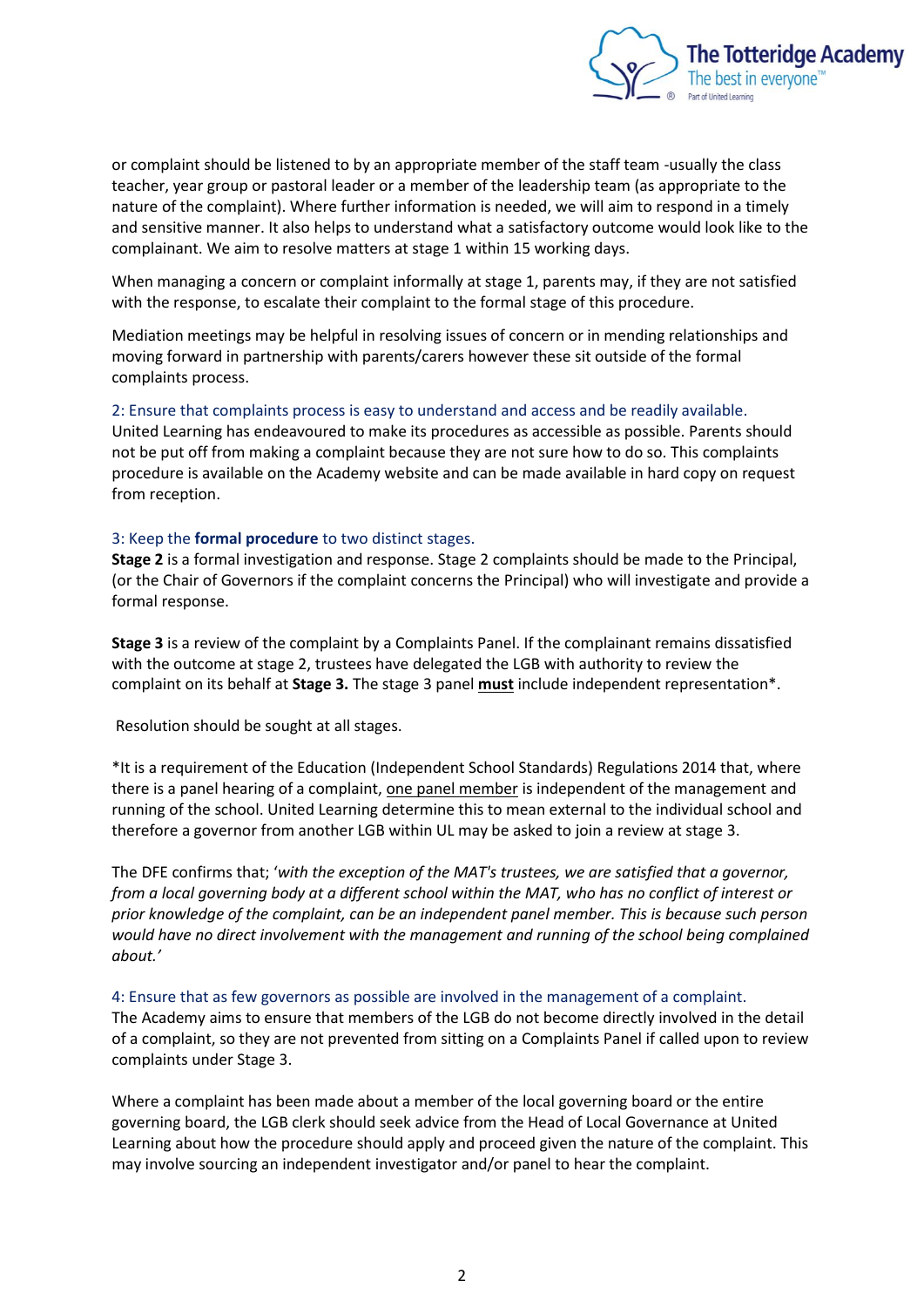

# 5: Records should be kept at both stages of the formal process

It is important that those responsible for reviewing a complaint at each formal stage keep records of what the complaint was, whether it was resolved following a formal procedure or proceeded to a panel hearing, any action taken by the The Totteridge Academy as a result of the complaint (regardless of whether they are upheld), any evidence that was considered, and the outcome. The The Totteridge Academy will ensure that, in accordance with the Education (Independent Academy Standards) Regulations 2014, a copy of the findings and recommendations made at the panel review stage are provided in writing to the complainant and, where relevant, the person complained about, as well being made available for inspection on the Academy premises by United Learning and the head teacher.

Any personal information recorded in regard to the complaint will be kept in accordance with the principles of the General Data Protection Regulation (GDPR) and Data Protection Act 2018 (see the ICO [website\)](https://ico.org.uk/for-organisations/guide-to-data-protection/guide-to-the-general-data-protection-regulation-gdpr/) and in accordance with the The Totteridge Academy's Privacy Notice and Data Retention Policy.

The The Totteridge Academy processes data in accordance with it[s Privacy Notice](https://ad157da9-5572-4d63-94d7-c0d3d8b175f3.filesusr.com/ugd/ea087d_528221e3c42847a0a195916a5a8f6466.pdf)*.* When dealing with complaints the Academy (including any panel member appointed under the Stage [2/3] process) may process a range of information, which is likely to include the following:

- The name of the complainant;
- The date and time at which the complaint was made;
- The details of the complaint;
- The desired outcome of the complainant;
- How the complaint is investigated (including written records of interviews held);
- Findings and recommendations of investigations;
- Any action taken;
- The complainant's response (satisfaction or further pursuit of complaint).

This may include 'special category personal data' (including sensitive data such as information relating to physical or mental health) where this is necessary owing to the nature of the complaint.

# 6: Review the Complaint Procedure regularly

United Learning is confident that the complaints procedure it recommends to schools is thorough, clear and robust. As a matter of good practice UL will therefore review this procedure every two or three years to ensure it remains fit for purpose. The procedure may need to be amended before the review date if, for example, there are any changes to the law, or if it becomes apparent, as a result of a complaint, that the procedure is not working effectively. Any proposed amendment of the procedure will therefore be carried out centrally and submitted to Local governing boards for approval.

In line with our Provision of Information policy, this document is available to all interested parties on our website and on request from the admin office and should be read in conjunction with the following documents; Academic Performance Policy, Anti-Bullying Policy, Child Protection Policy, Curriculum Policy, Special Educational Needs Policy, Admissions Policy, Behaviour and Discipline Policy, Exclusions, Privacy Notice, Expulsion and Removal Policy.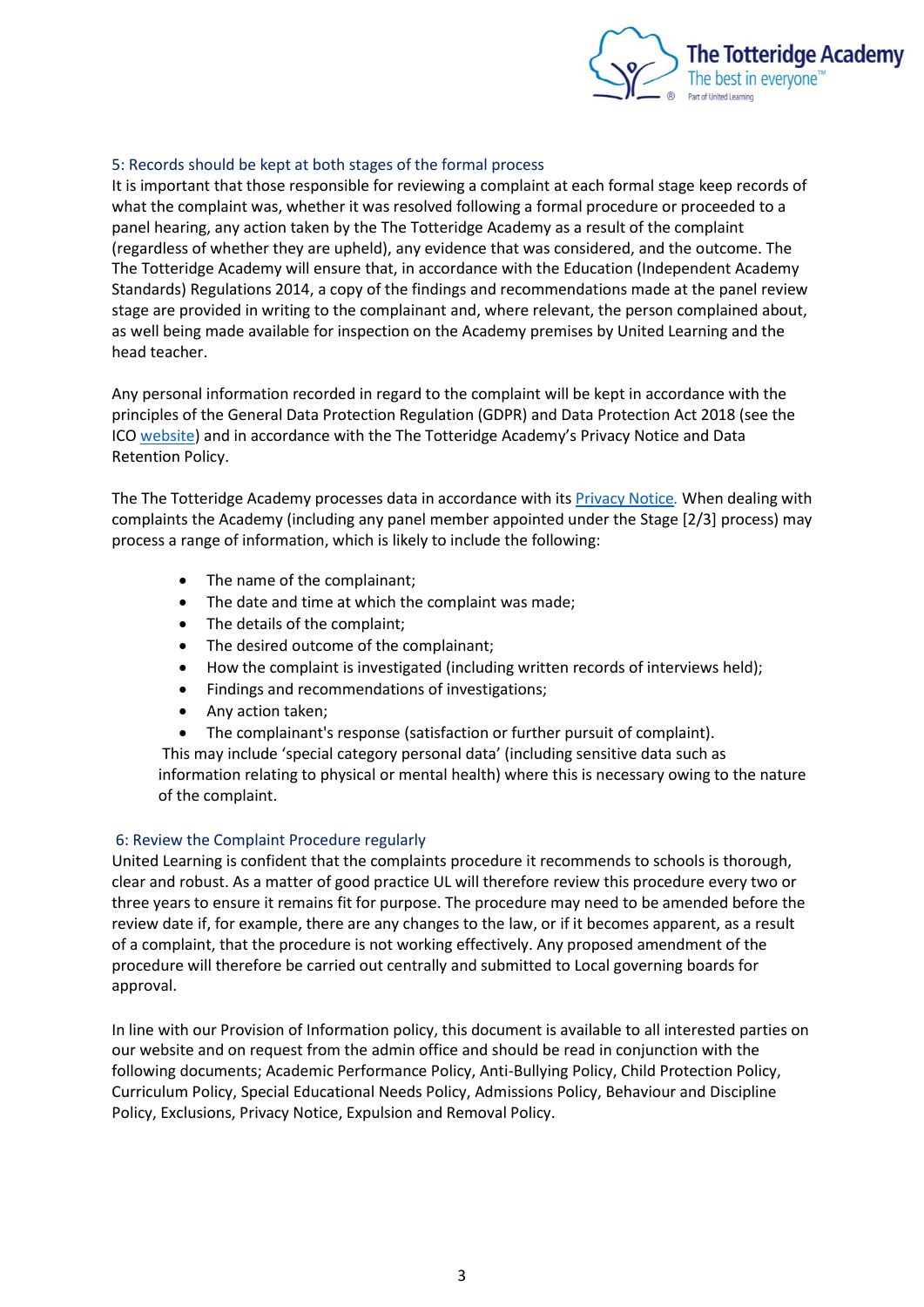

If parents are unhappy with how the School has managed their complaint under this procedure, they may complain to the EFSA, online [here;](file:///C:/Users/sarah.smith/AppData/Local/Microsoft/Windows/INetCache/Content.Outlook/QTJNK97Y/A%20confidential%20written%20record%20of%20all%20complaints%20that%20are%20made%20in%20accordance%20with%20the%20formal%20stage%20of%20this%20procedure%20will%20be%20kept%20by%20the%20school.%20The%20written%20record%20will%20include%20whether%20the%20complaint%20has%20been%20resolved%20following%20a%20formal%20procedure%20and%20whether%20it%20proceeded%20to%20a%20panel%20review%20meeting.%20It%20will%20also%20refer%20to%20any%20action%20taken%20by%20the%20school,%20regardless%20of%20whether%20it%20has%20been%20upheld.) or by post at;

Academies Complaint and Customer Insight Unit, Cheylesmore House, Quinton Road, Coventry, CV1 2WT. **OFSTED:** Piccadilly Gate, Store St, Manchester, M1 2WD Phone: 0300 123 4666 or email [enquiries@oftsed.gov.uk\]](mailto:enquiries@oftsed.gov.uk)

## **PROCEDURES**

## **Stage 1: INFORMAL RESOLUTION**

The LGB of The Totteridge Academy encourages those that have concerns to raise them with the appropriate person at the Academy (e.g. your child's class teacher) and to work constructively with that person towards resolving them. The majority of concerns can be dealt with without resorting to the formal stages of the formal complaint procedure. We recognise that, almost invariably, the sooner concerns are raised the easier it is for an appropriate resolution to be found.

Please see the following contacts in Academy for support:

• *Concerns of a pastoral and academic nature should normally be made to your child's Director of Learning (DoLs).* 

The member of staff will acknowledge the complaint normally within 3 working days of receipt. They will try to identify areas of agreement and clarify any misunderstandings that might have occurred. They may make a written record of your concern or complaint, the date on which it was received, and then try to resolve the matter themselves or refer you to the appropriate person.

The extent to which complainants have attempted informal ways of addressing an issue may be taken into consideration when assessing the reasonableness of a complaint during the formal stages of the procedure.

If a complaint cannot be resolved informally within 15 working days, or if the relevant member of staff and the parent fail to reach a satisfactory resolution, then the parents should proceed with their complaint in accordance with **Stage 2** of this Complaints Procedure.

#### **Complaints about a member of staff or the Principal**

Where a complaint is about a member of staff, the Principal will investigate or will delegate responsibility to investigate to a senior member of staff (Deputy or Assistant Head for example).

Where the subject of the complaint is the Principal, the complainant should notify the clerk to the governors (see contact details at the end of the document). The formal, **Stage 2** process will then commence, but with the chair of governors as the individual responsible for the investigation, rather than the Principal.

For reasons of confidentiality, complainants will not be informed of the outcome of any disciplinary action against any member of staff, arising from a complaint.

#### **The timescale of making a complaint**

All complaints will be handled within clear and reasonable timescales. Please note that, for the purposes of this procedure, working days refers to weekdays (Monday to Friday) during term time,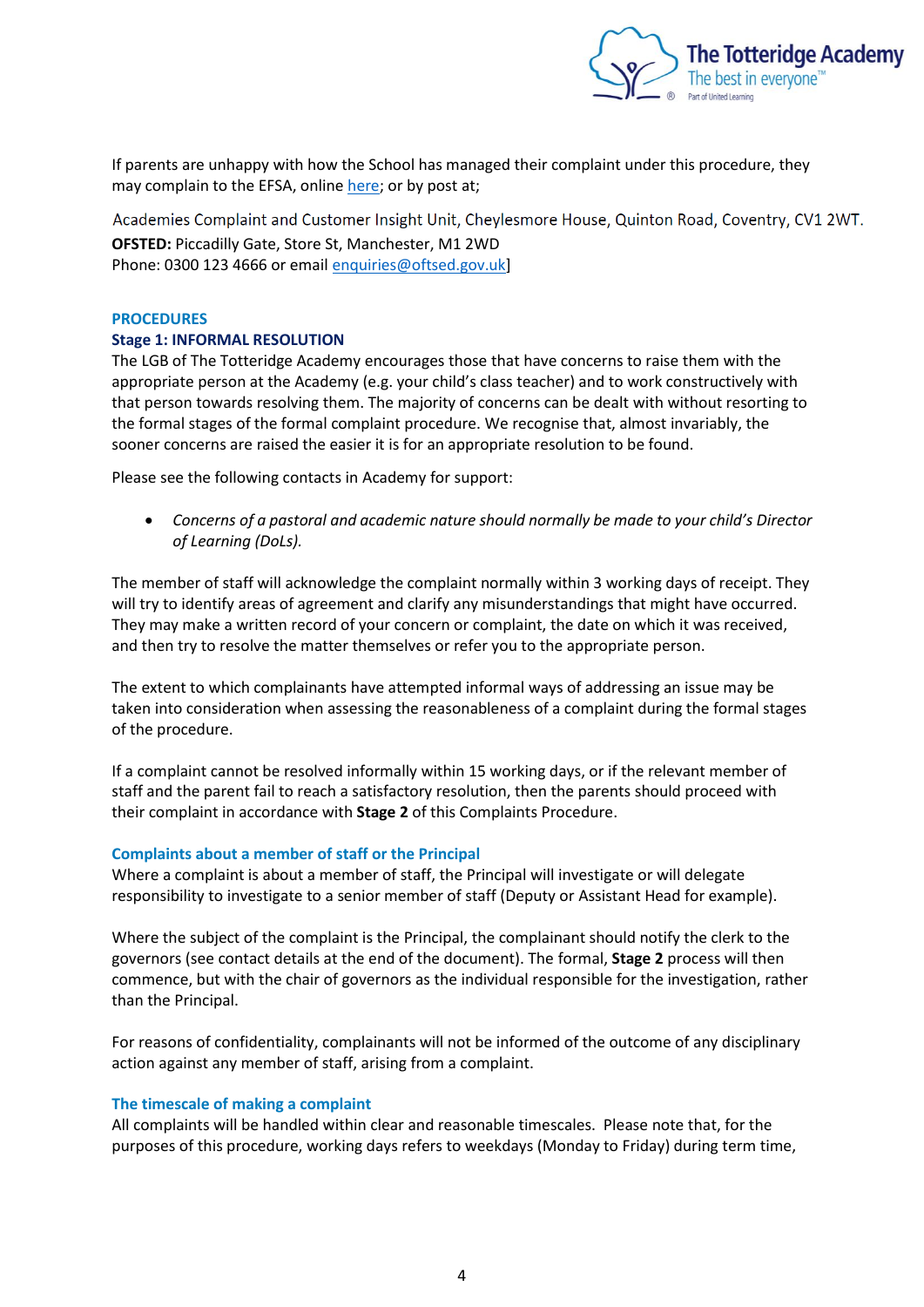

excluding bank holidays. This means that during school holidays it may take longer to resolve a complaint although the Academy will do what is reasonably practicable to avoid undue delay.

Timescales for investigating and/or responding to a complaint may also need to be extended in the event of a force majeure, a pandemic or as the result of enforced government restrictions. The Academy will inform parents if there is to be a delay to the anticipated timescales, for instance because of disruption to the Academy, staff absence or site closure.

Parents are expected to proceed with their complaint in a timely and reasonable manner. To enable effective review, the Academy therefore expects complaints to be raised within 3 months of an issue arising. Complaints outside this timeline will only be considered in exceptional circumstances. These may include (but are not limited to) subsequent information about the complaint coming to light and a valid explanation of why it was not possible to give notification of the complaint sooner. In such cases the Principal/chair of the governing board/clerk to the governing board (as appropriate) will review the circumstances, may seek advice, and determine whether the complaint is to be considered under this policy. It is also expected that if parents wish to escalate their complaint to the next stage of the procedure, they will generally do so within 15 working days of the conclusion of the current stage. Depending upon the circumstances, the Academy may, acting reasonably, treat a complaint as closed if a parent has not proceeded within this timeframe.

#### **Maintaining records**

Notes may be made to support the informal management of complaints and the Academy may also keep an informal record of any meeting held or any agreed action to be taken. These will be processed by the Academy in line with the relevant privacy notice (insert). Records taken and used throughout the complaints process, including correspondence, notes of meetings, telephone calls etc., will kept securely and in accordance with the principles of the General Data Protection Regulation (GDPR) and Data Protection Act 2018.

The record of complaints is kept for at least 7 years and may be kept for longer if there is a safeguarding aspect to the complaint].

The number of complaints registered under the formal procedure during the preceding Academy year is available on request from the Clerk to the LGB.

#### **Maintaining confidentiality**

Correspondence, statements and records relating to individual complaints are kept strictly confidential except where the Secretary of State or a body conducting an inspection under section 108 or 109 of the 2008 Act requests access to them.

Concerns and complaints will therefore be dealt with confidentially at all stages and at the conclusion of the procedure. Confidentiality should be maintained all times by everyone involved. Complaints are not to be discussed externally by parents, including via social media.

Actions taken in relation to Academy staff that arise from complaints will remain confidential to the Academy and the member of staff concerned.

#### **Safeguarding**

Wherever a concern indicates that a child's wellbeing or safety is at risk, the Academy is duty bound to act on this which may include reporting this immediately to the local authority. Any action taken will be in accordance with the Academy's safeguarding policy.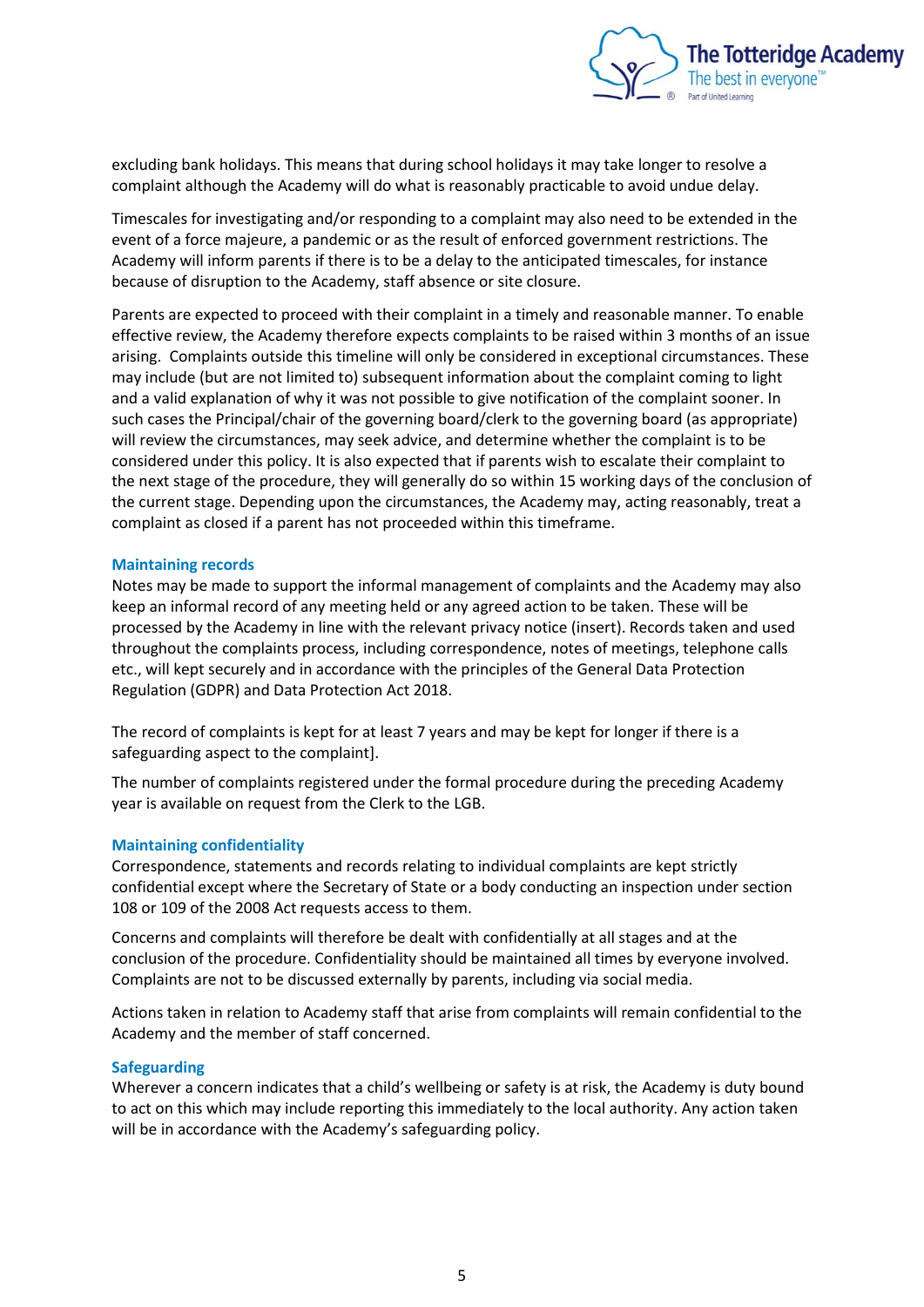

#### **Stage 2: FORMAL RESOLUTION**

Investigation and Response (by the Principal of chair of LGB if the complaint is about the Principal.

- 1. A request for a formal investigation of a complaint by the Principal (or chair of the LGB if the complaint concerns the Head) should be made in writing, or by completing the formal complaints form that is included as Appendix 1 of this procedure. The Principal will decide, after considering the complaint, the appropriate course of action to take.
- 2. The Principal (or chair of the governing board as appropriate) will acknowledge the request in writing, **no later than 10 working days** (excluding those that fall in the school holidays) of receiving it. The written acknowledgment will, as far as possible, explain how the complaint will be investigated, the timescale for completing any necessary investigation and delivering a response.
- 3. A log of all correspondence in relation to the complaint will be kept in accordance with the Data Protection Principles.

4. It may be necessary for the Principal (or Chair as appropriate) to carry out further investigation. In Investigating, the Principal (or Chair) will consider all evidence they consider relevant. This **may** include, but is not limited to:

- **•** obtaining statements from the complainant and those involved with the complaint
- **E** meeting/speaking with the complainant and those involved in the complaint
- **EXECTE FEDERITHS THE VERGIT CONTEX FEETIME THE VERGITAL FE** reviewing relevant correspondence and other documents relating to the complaint

5. After considering all matters the Principal/chair considers relevant, the Principal/chair of LGB can decide to:

- uphold the complaint and direct that certain action be taken to resolve it
- **•** uphold the complaint in part (in other words find an aspect or aspects of the complaint to be valid, but not the whole complaint) direct for certain action to be taken, or
- **■** dismiss the complaint entirely
- 6. The Principal will inform the complainant of their decision in writing, the grounds on which it was made, and any actions taken as a result of the complaint. Wherever reasonably practicable, this will be **within 20 working days** (excluding those that fall in the Academy holidays) of having issued written acknowledgement of receipt of the complaint (see 2 above) or within 10 working days after any meeting or speaking with the parents to discuss the **Stage 2** complaint. The written notification shall also advise the complainant of their right to escalate the complaint to **stage 3** of the formal complaints procedure if they are not satisfied with the outcome at **stage 2**, including the contact details of the clerk to the governing board (see page 6).
- 7. Parents may request a review at **Stage 3** of the procedure within 15 working days of receipt of the stage 2 outcome letter.
- 8. If the parent does not invoke a **stage 3** review within this timeframe the Academy may, acting reasonably, deem the complaint closed.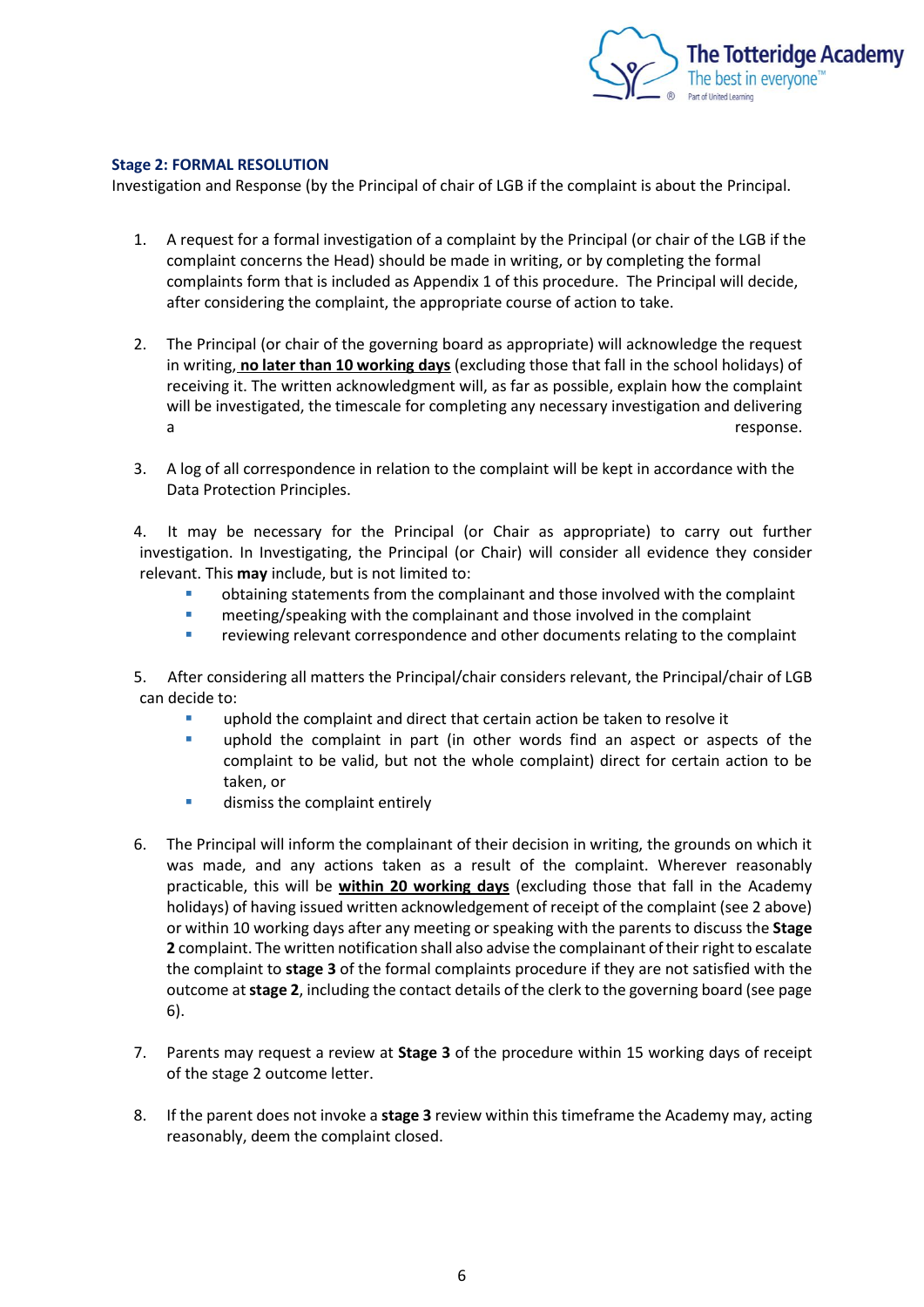

# **Stage 3: Review by the Local Governing Body (LGB) Complaints Panel**

The complainant is entitled to request a review of the decision and the actions taken at **Stage 2.** The review is carried out by a complaints panel, at a meeting convened by the LGB clerk and provides an opportunity for the complaint to be heard afresh.

Requests for a review of the decision taken at stage 3 should be made in writing to the LGB clerk (see contact details Page 6 ) **no later than 15 working days after receipt of written notification of the decision at Stage 2.** The request should include a summary of the complaint, why the complainant it dissatisfied with the outcome of stage 2 and the outcome they are seeking.

The LGB clerk or Chair of Governors will convene a meeting of the complaints panel and will organise the time and date of the Stage 3 review meeting, inviting all the attendees, collating all the relevant documentation and distributing this to all parties, no less than 5 working days in advance of the meeting. Minutes of the review meeting will be taken by the clerk and provided with the written notification of the decision taken at stage 3 (see 9 below).

The following steps are taken at **stage 3**

- 1. The clerk will acknowledge the written request for the complaint to be reviewed no later than ten working days (not including the school holidays) after receiving it.
- 2. The LGB clerk will convene a panel of **three** people who were not directly involved in the detail of the complaint, one of which must include **one** independent of the running and management of the Academy to review the complaint. A governor from a local governing body of a different school within United Learning, provided they have no conflict of interest, may sit as an independent panel member.
- 3. If the panel deems it necessary, it may require that further particulars of the complaint or any related matter be supplied in advance of the meeting or further investigation be carried out. Copies of such particulars shall be supplied to all parties usually not later than 5 working days prior to the meeting or 3 working days if requested after receipt of the full pack of documents.
- 4. The review meeting will take place within 20 working days (excluding those which fall in the school holidays) of receipt of the written acknowledgement from the clerk (see 1 above).
- 5. The review meeting is not a court case and will be as informal as circumstances allow and conducted in such a manner as at the discretion of the Panel. The meeting may be convened remotely or face to face within school. The Panel members are not legally trained and therefore cannot making findings as to points of law.
- 6. The panel **may** speak with the following, either as part of the review meeting, or as part of any further investigation:
	- the complainant
	- the Principal (or chair of the LGB as appropriate) who investigated the complaint and made the decision at stage 2
	- relevant persons involved the complaint
	- persons whom, in the view of the panel, can provide relevant advice and information relating to the subject of the complaint and the review process at stage 3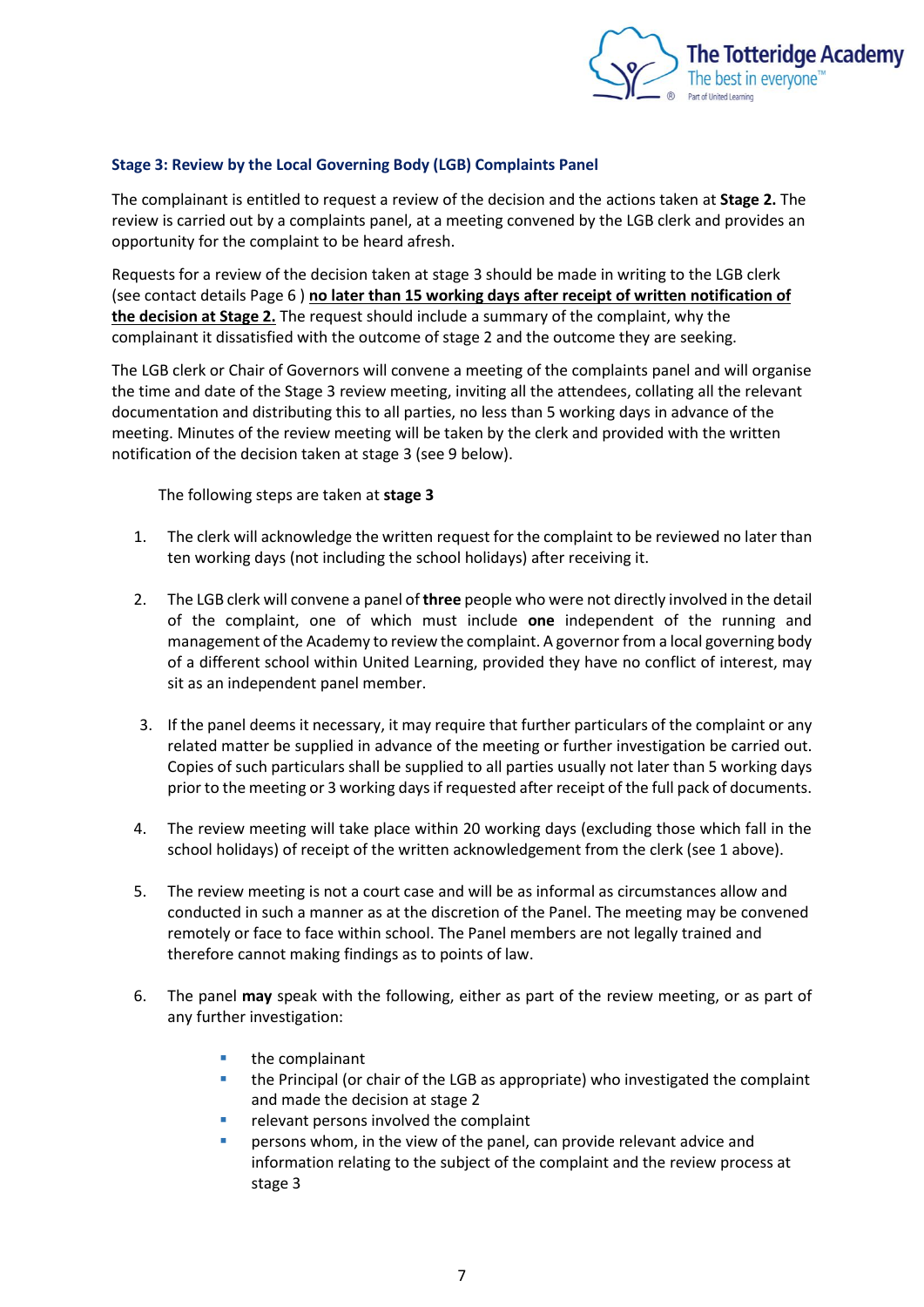

- 7. Where the complainant, Principal and/or relevant person involved in the complaint have been invited to attend the review meeting, they are entitled to be accompanied by a family member/friend/representative as appropriate. However, legal representatives are not permitted to attend the review meeting.
- 8. The parents may attend and be accompanied at the panel meeting by one other person if they wish. This may be a relative, teacher or friend. Legal representation will not be appropriate. The parents should notify the LGB Clerk at least 3 working days in advance of the hearing of the name and occupation of an accompanying person (if relevant).
- 9. The Panel meeting will go ahead unless the complainant indicates that they are satisfied and do not wish to proceed further. A Panel meeting may proceed notwithstanding the complainant may subsequently decide not to attend, in which case, the Panel will consider the complaint in absentia and issue findings on the substance of the complaint, thereby bringing the matter to a conclusion.
- 10. Where the complaint is about a governor or the LGB itself, the complainant may request that the review meeting is held by an independent panel. This is at the discretion of the LGB/ United Learning who will notify the clerk of their decision. Where an entirely independent panel is required, timescales may be affected while the school source appropriate individuals for the review. The review review review and  $\mathsf{the}$
- 11. If possible, the panel will resolve the parents' complaint without the need for further investigation. Where further investigation is required, the panel will decide how it should be carried out, and may undertake any such further investigation, and ask for any such further information as it considers necessary, in order to be able to reach a finding in respect of the complaint. After due consideration of all facts they consider relevant, the panel will make findings as to whether the Stage 2 decision was a reasonable one and accordingly can decide to:
	- uphold the complaint and recommend that certain action be taken to resolve it;
	- uphold the complaint in part (in other words find an aspect or aspects of the complaint to be valid, but not the whole complaint) and recommend certain action to be taken, or
	- **■** dismiss the complaint entirely.
- 12. The Panel may make recommendations to the Academy as a result of its deliberations but has no power to compel the Academy to take action.
- 13. The complainant, the Principal, (or chair of the LGB as appropriate) who investigated the complaint and made the decision at stage 1, and, where relevant, the person complained about will be informed in writing of the panel's findings and any recommendations, normally no later than 10 working days (excluding those which fall in the school holidays) after the review meeting has taken place.
- 14. A confidential written record of all complaints that are made in accordance with the formal stage of this procedure will be kept by the Academy. The written record will include whether the complaint has been resolved following a formal procedure and whether it proceeded to a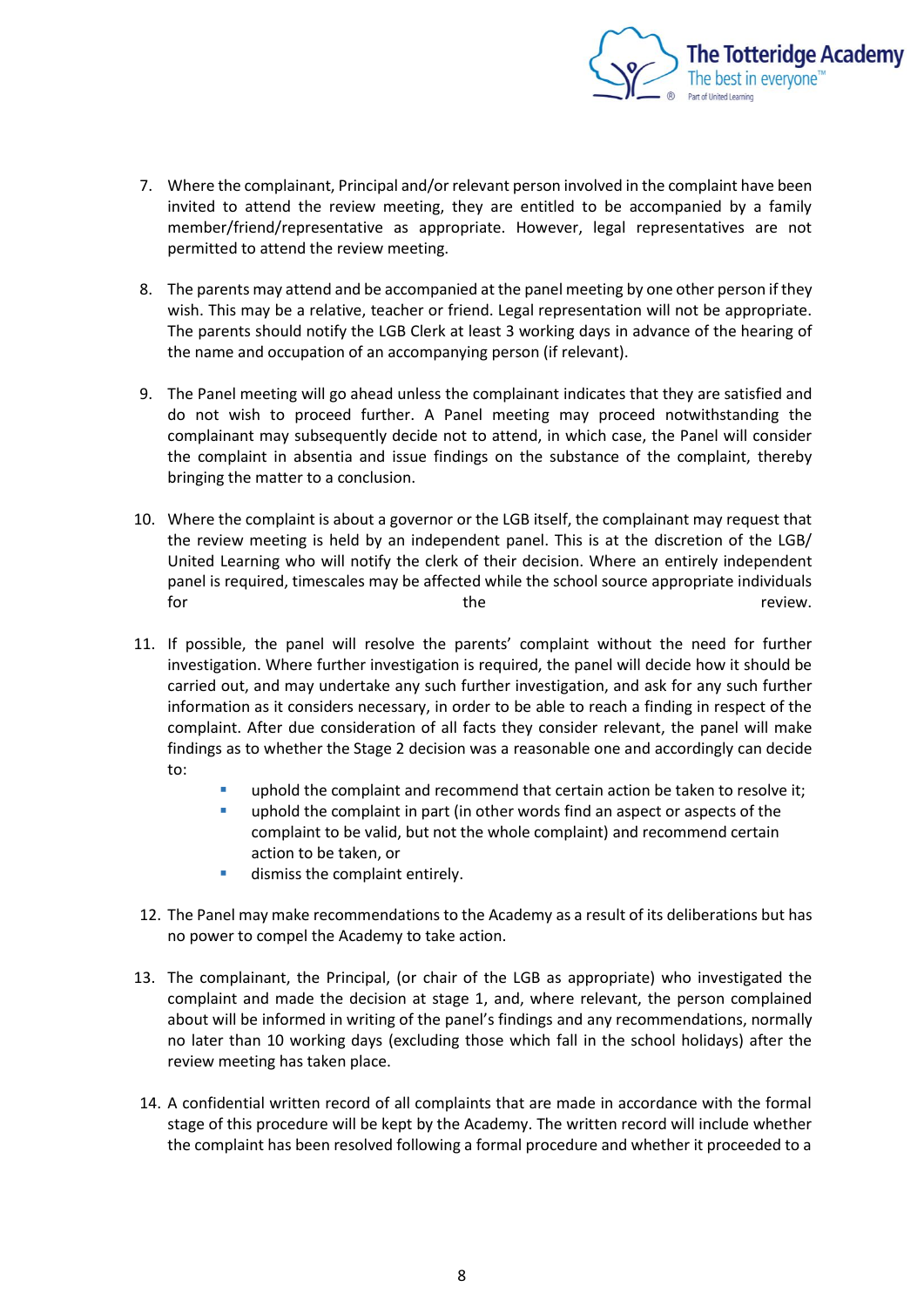

panel review meeting. It will also refer to any action taken by the Academy, regardless of whether it has been upheld.

15. The Academy will ensure that, in accordance with the Education (Independent School Standards) Regulations 2014, a copy of the findings and recommendations made at the panel review stage are provided in writing to the complainant and, where relevant, the person complained about, as well being made available for inspection on the Academy premises by United Learning and the head teacher.

## **Stage 3 is the final stage at which the Academy will consider the complaint.**

#### **Right to appeal**

# 1. **Contact United Learning.**

If the complainant remains dissatisfied with the outcome of the complaint procedure, they may contact United Learning.

United Learning reserves the right to consider each complaint on a case-by-case basis. If deemed appropriate, it may appoint a senior representative to carry out a desktop exercise to review the complaint and the action taken by the Academy. They will then give a direction and ensure the complainant is appropriately informed.

They may either

- **Uphold** the outcome at stage 3; or
- **Overturn** the outcome at stage 3 and direct a further review by independent LGB panel

An independent review panel will consist of three governors, **all of whom** must be external to the LGB of the Academy. It will follow the same process outlined in stage 3 above. The decision of the designated UL representative or any subsequent review panel is **final and binding**.

#### **Timescales:**

Requests for UL review will not normally be considered beyond fifteen days from receipt of a stage 3 outcome unless there are exceptional circumstances.

Complainants will be given a written response to their complaint by UL within **15 school days** from the receipt of the request to review by United Learning's Central Office.

Independent review panels should aim to be convened within a further **15 working days** of receipt of the direction**.** 

A letter of final outcome should be made available to the complainant within **5 working days of the Independent panel hearing.**

Complainants requesting review by United Learning are advised to contact the Head of Local Governance, Lesley Dolbe[n Lesley.dolben@unitedlearning.org](mailto:Lesley.dolben@unitedlearning.org)

#### **Right of appeal to the EFSA**

If parents are not satisfied they may choose to escalate their complaint to the EFSA online [here;](file:///C:/Users/sarah.smith/AppData/Local/Microsoft/Windows/INetCache/Content.Outlook/QTJNK97Y/A%20confidential%20written%20record%20of%20all%20complaints%20that%20are%20made%20in%20accordance%20with%20the%20formal%20stage%20of%20this%20procedure%20will%20be%20kept%20by%20the%20school.%20The%20written%20record%20will%20include%20whether%20the%20complaint%20has%20been%20resolved%20following%20a%20formal%20procedure%20and%20whether%20it%20proceeded%20to%20a%20panel%20review%20meeting.%20It%20will%20also%20refer%20to%20any%20action%20taken%20by%20the%20school,%20regardless%20of%20whether%20it%20has%20been%20upheld.) or by post at;

Academies Complaint and Customer Insight Unit, Cheylesmore House, Quinton Road, Coventry, CV1 2WT.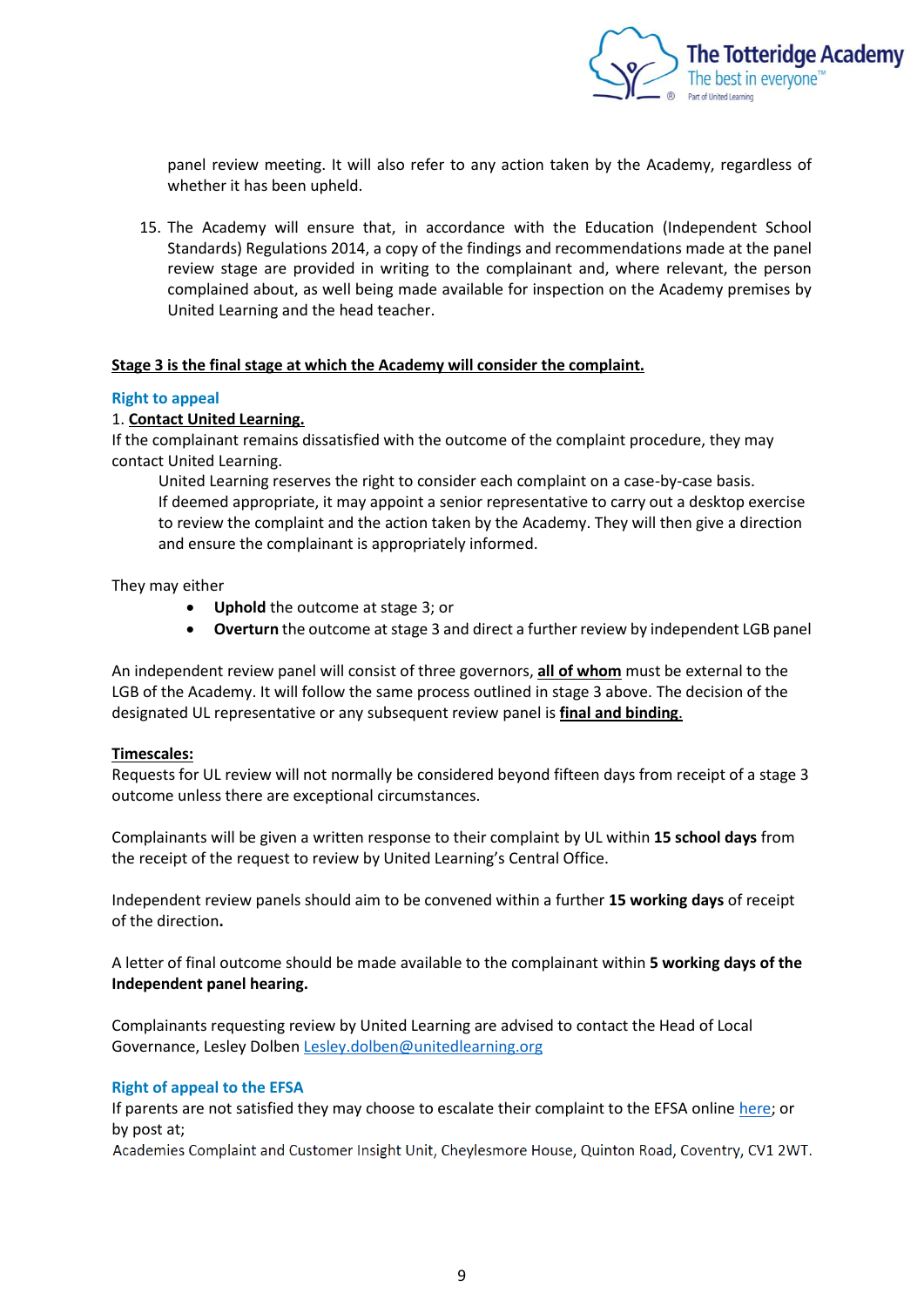

# **Complaints about governors**

Where a complaint concerns a governor, the complainant should contact the LGB clerk. The LGB clerk will then determine the most appropriate course of action, seeking advice from the Head of Local Governance, as appropriate. This will depend upon the nature of the complaint.

#### **Complaints about the CEO, UL officers or members of United Learning central team**

Where a complaint concerns a member of United Learning staff, this should be referred to the Company Secretary, Alison Hussain, who will determine the most appropriate person to review the complaint.

#### **Written complaints relating to the requirements of the EYFS Statutory Framework**

Written complaints about the fulfilment of the EYFS requirements will be investigated in accordance with Stage One of the complaints procedure and you will be notified of the outcome of the investigation within 28 calendar days of the complaint being received. Stage Two above will be available to you if you remain dissatisfied with the outcome at Stage One.

The School will provide Ofsted and ISI (as appropriate)*,* on request, with a written record of all complaints made during any specified period, their outcome and the action that was taken as a result of each complaint, which will include details of whether the complaint was upheld.

You may also complain directly to ISI or OFSTED if you believe that the School is not meeting the EYFS requirements:

[ISI may be contacted on 020 7600 0100 or by email: [concerns@isi.net.](mailto:concerns@isi.net)]

Ofsted may be contacted on 0300 123 4666 or by email: [enquiries@ofsted.gov.uk](mailto:enquiries@ofsted.gov.uk)

#### **Responding to complaints campaigns**

Occasionally schools can become the focus of a campaign and receive large volumes of complaints;

- All based on the same subject
- From complainants unconnected with the school

In these rare instances, the school will seek advice from United Learning central office and may respond using a template response to all complainants. Alternatively, the school may choose to publish a single response on its website. In these circumstances we would expect to respond to a complaint campaign within 30 working days.

#### **Vexatious Complaints**

There will be occasions when, despite all stages of the procedures having been followed, and where central office has agreed to investigate, the complainant remains dissatisfied. If the complainant tries to reopen the same issue or a closely related issue that has already been dealt with under this complaints procedure, the relevant United Learning Director and the Chair of the LGB will inform parents in writing that the procedure has been exhausted and that the matter is now closed.

If the complainant writes again on the same issue, then the correspondence may be recognised as vexatious and there will be no obligation on the part of the school or Central Office to respond to any further correspondence on the same issues or a closely related issue.

Whilst we understand that some matters may be potentially upsetting, if the conduct of the complainant is inappropriate, threatening or abusive (either in person or in written form), the school reserves the right to regard the matter as a vexatious complaint and there will be no obligation on the part of the school to respond.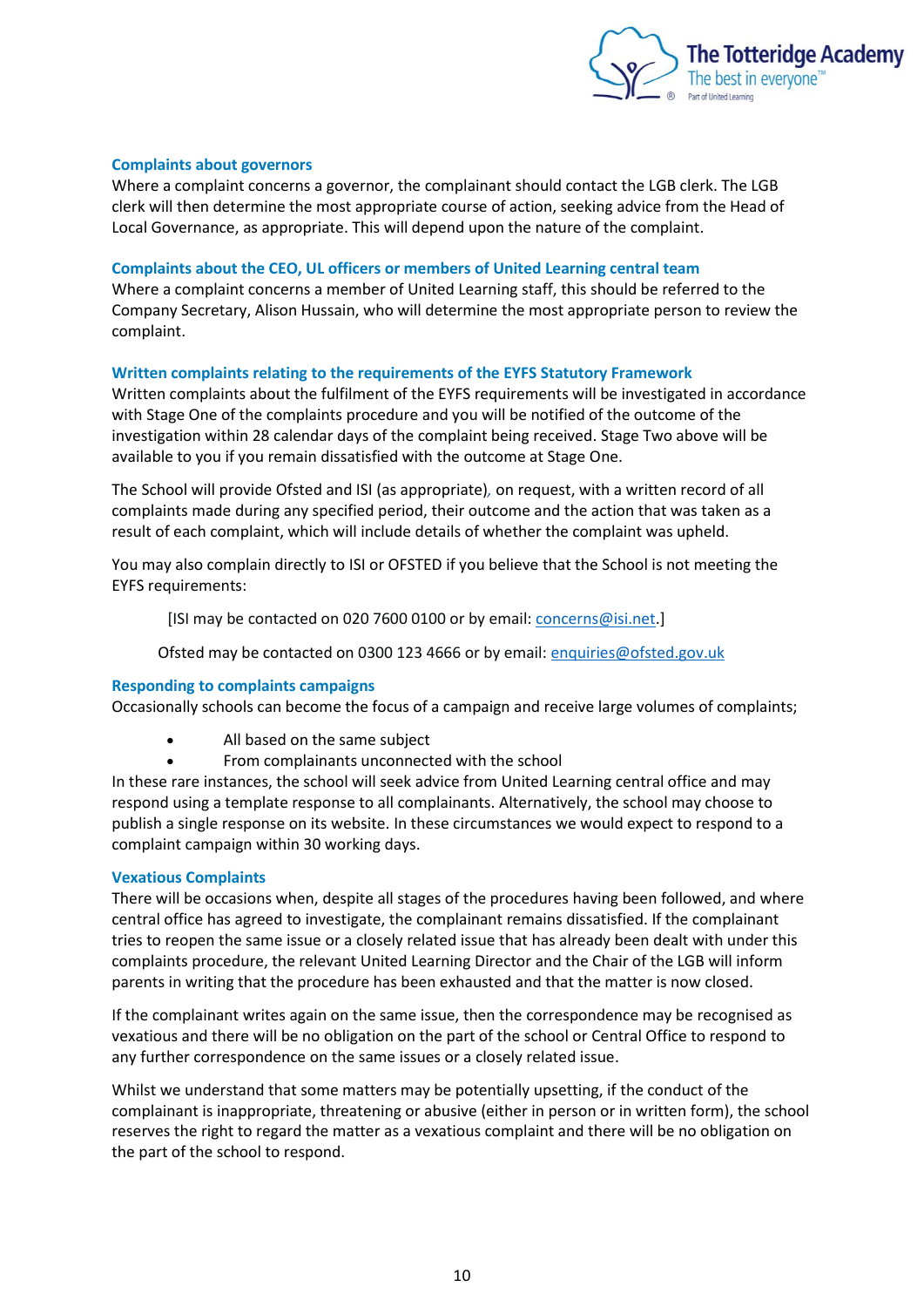

Signed off by:

| <b>Name:</b> Chris Fairbairn | <b>Name:</b> Bronwen Tumani     |
|------------------------------|---------------------------------|
| Signature:                   | Bruca<br>Signature:             |
| <b>Role: Principal</b>       | <b>Role:</b> Chair of Governors |

| Approved By:             | LGB              |
|--------------------------|------------------|
| Policy Overseen by:      | Janina Aitkin    |
| Last Review Date:        | <b>July 2021</b> |
| <b>Review Frequency:</b> | Annually         |
| <b>Next Review Date:</b> | <b>July 2021</b> |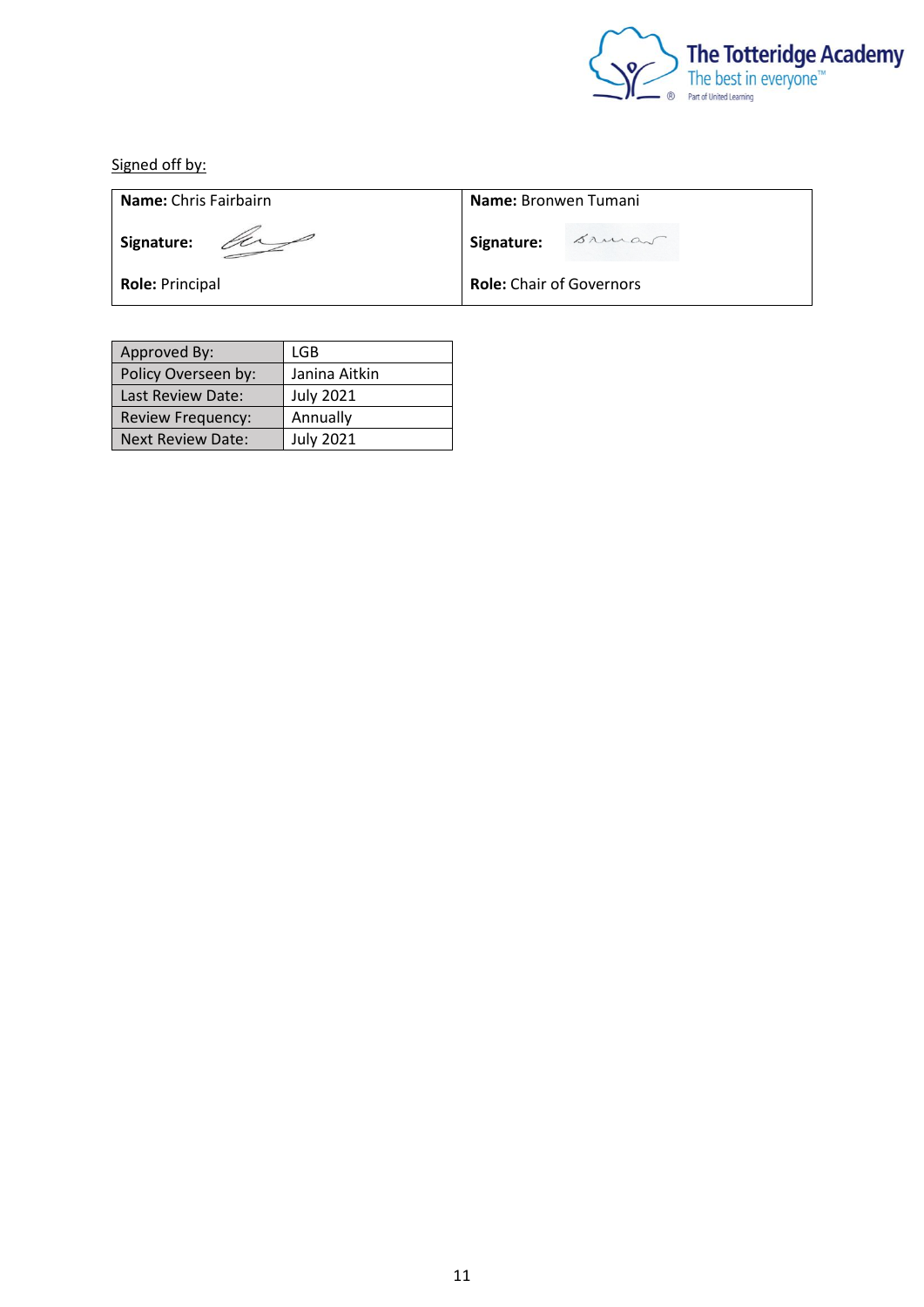

Ē

# **Appendix 1**

 $\mathbf{r}$ 

| Please complete in BLOCK CAPITALS and return to the [AMEND: e.g. Deputy Head] who will acknowledge<br>receipt and explain what action will be taken. |          |  |
|------------------------------------------------------------------------------------------------------------------------------------------------------|----------|--|
| <b>Your name</b>                                                                                                                                     |          |  |
| <b>Student's name</b>                                                                                                                                |          |  |
| Your relationship to the student                                                                                                                     |          |  |
| <b>Address</b>                                                                                                                                       |          |  |
| <b>Postcode</b>                                                                                                                                      |          |  |
| Contact telephone number (1)                                                                                                                         |          |  |
| Contact telephone number (2)                                                                                                                         |          |  |
| Please give details of your complaint below                                                                                                          |          |  |
| What action, if any, have you already taken to try and resolve your complaint? (To whom did<br>you speak to and what was the response?)              |          |  |
| What actions do you feel might resolve the problem at this stage?                                                                                    |          |  |
| Are you attaching any paperwork?                                                                                                                     | YES / NO |  |
| If so, please give details.                                                                                                                          |          |  |
| Signature:                                                                                                                                           | Date:    |  |